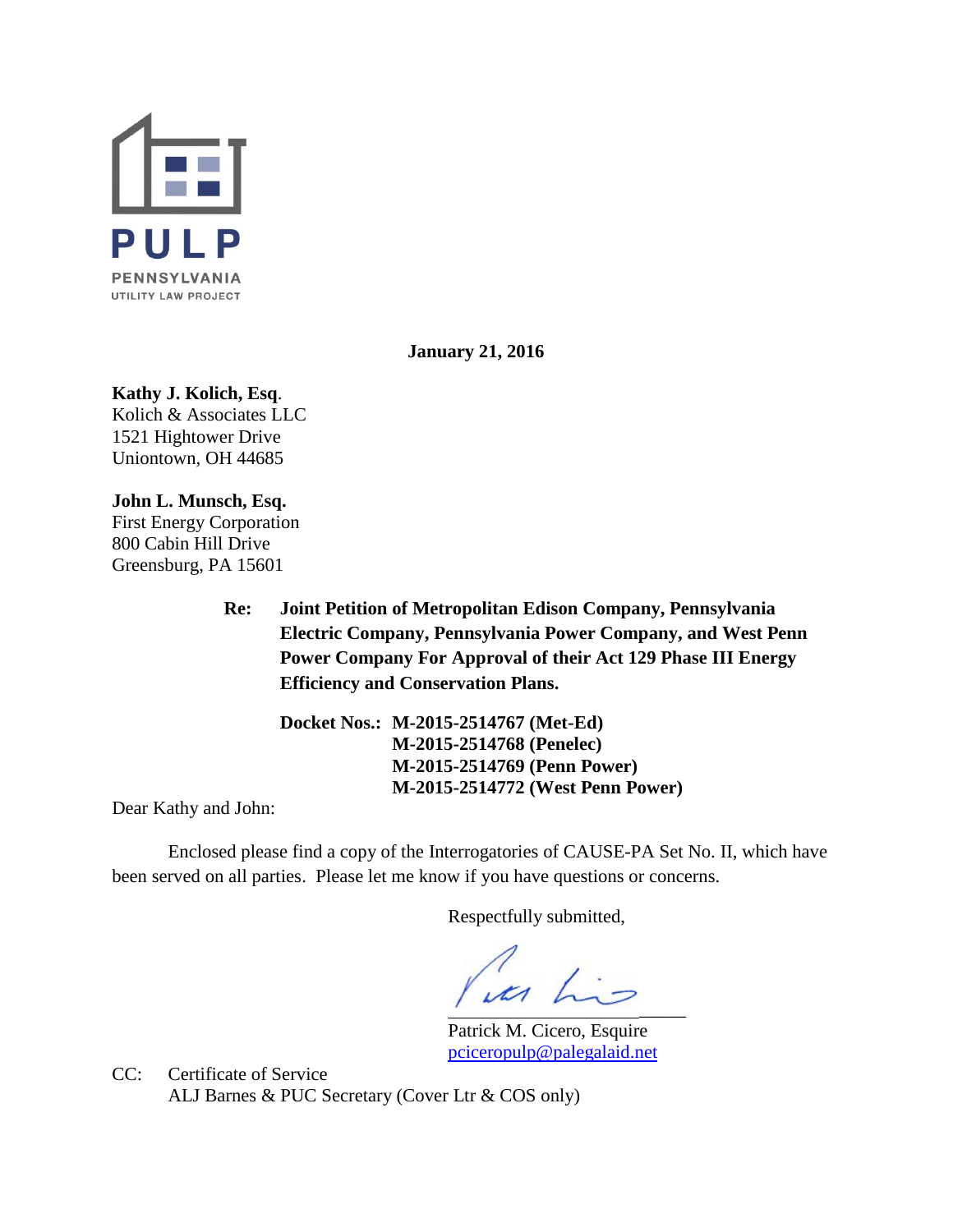## **BEFORE THE PENNSYLVANIA PUBLIC UTILITY COMMISSION**

| Petition of Metropolitan Edison Company,       |                |
|------------------------------------------------|----------------|
| Pennsylvania Electric Company, Pennsylvania    | M-2015-2514767 |
| Power Company and West Penn Power Company      | M-2015-2514768 |
| For Approval of their Act 129 Phase III Energy | M-2015-2514769 |
| <b>Efficiency and Conservation Plan</b>        | M-2015-2514772 |

## **CERTIFICATE OF SERVICE**

I hereby certify that I have this day served copies of the interrogatories of CAUSE-PA Set II as set forth below in accordance with the requirements of 52 Pa. Code § 1.54 (relating to service by a party).

## **VIA U.S. Mail & EMAIL**

## **Kathy J. Kolich, Esq**.

Kolich & Associates LLC 1521 Hightower Drive Uniontown, OH 44685 [kjklaw@yahoo.com](mailto:kjklaw@yahoo.com)

#### **John L. Munsch, Esq.**

First Energy Corporation 800 Cabin Hill Drive Greensburg, PA 15601 [jmunsch@firstenergycorp.com](mailto:jmunsch@firstenergycorp.com)

# **Christy M. Appleby, Esq.**

**Daryl Lawrence, Esq.** Office of Consumer Advocate 555 Walnut Street, 5th Floor, Forum Place Harrisburg, PA 17101-1923 [cappleby@paoca.org](mailto:cappleby@paoca.org) [dlawrence@paoca.org](mailto:dlawrence@paoca.org)

#### **Elizabeth R. Triscari, Esquire**

Office of Small Business Advocate 300 N. 2nd Street – Suite 202 Harrisburg, PA 17101 [etriscari@pa.gov](mailto:etriscari@pa.gov)

## **Thomas J. Sniscak, Esq. William E. Lehman, Esq.**

Hawke McKeon &Sniscak LLP 100 North Tenth Street Harrisburg, PA 17101 [tjsniscak@hmslegal.com](mailto:tjsniscak@hmslegal.com) [welehman@hmslegal.com](mailto:welehman@hmslegal.com)

## **Alessandra L. Hylander, Esq.**

**Teresa K. Schmittberger, Esq.** McNees Wallance & Nurick, LLC 100 Pine Street PO Box 1166 Harrisburg, PA 17055 [ahylander@mwn.com](mailto:ahylander@mwn.com) [tschmittberger@mwn.com](mailto:tschmittberger@mwn.com)